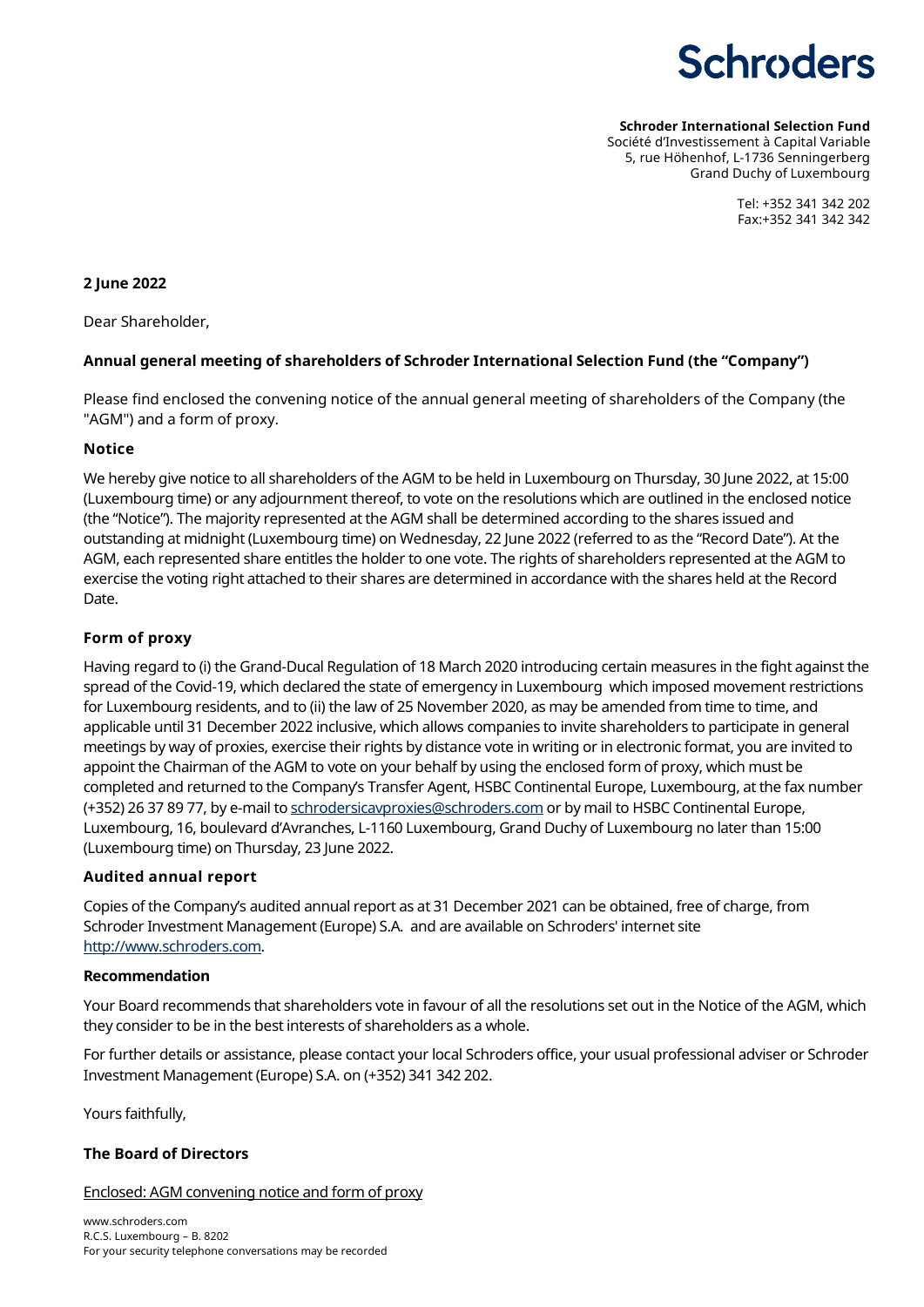**Schroder International Selection Fund** Société d'Investissement à Capital Variable 5, rue Höhenhof, L-1736 Senningerberg Grand Duchy of Luxembourg

> Tel: +352 341 342 202 Fax:+352 341 342 342

#### **NOTICE OF THE ANNUAL GENERAL MEETING OF THE SHAREHOLDERS**

**2 June 2022**

Dear Shareholder,

## **Schroder International Selection Fund (the "Company")**

We have the pleasure of inviting you to attend the annual general meeting of the Shareholders of the Company to be held on Thursday, 30 June 2022 at 15:00 (Luxembourg time) or any adjournment thereof (the "AGM") in Luxembourg.

Having regard to (i) the Grand-Ducal Regulation of 18 March 2020 introducing certain measures in the fight against the spread of the Covid-19, which declared the state of emergency in Luxembourg which imposed movement restrictions for Luxembourg residents, and to (ii) the law of 25 November 2020, as may be amended from time to time, and applicable until 31 December 2022 inclusive, which allows companies to invite shareholders to participate in general meetings by way of proxies, exercise their rights by distance vote in writing or in electronic format, we would like to inform you that physical presence at the AGM that is scheduled to be held on Thursday, 30 June 2022 at 15:00 (Luxembourg time) will not be possible.

You are therefore invited to appoint the Chairman of the AGM to vote on your behalf by using the enclosed form of proxy and returning a dated and signed version prior to 15:00 (Luxembourg time) on Thursday, 23 June 2022 to the attention of the Company's Transfer Agent, HSBC Continental Europe, Luxembourg, at the fax number (352) 26 37 89 77, by e-mail to [schrodersicavproxies@schroders.com](mailto:schrodersicavproxies@schroders.com) or by mail to HSBC Continental Europe, Luxembourg, 16, boulevard d'Avranches, L-1160 Luxembourg, Grand Duchy of Luxembourg.

The agenda of the AGM is as follows:

## **AGENDA OF AGM**

- 1. Presentation of the report of the Board of Directors for the financial year ended on 31 December 2021.
- 2. Presentation of the report of the auditor for the financial year ended on 31 December 2021.
- 3. Approval of the audited annual accounts and of the allocation of the results for the financial year ended on 31 December 2021.
- 4. Ratification of the distributions as detailed in the audited annual accounts for the financial year ended 31 December 2021.
- 5. Granting of discharge to the directors of the Company with respect to the performance of their duties for the financial year ended 31 December 2021.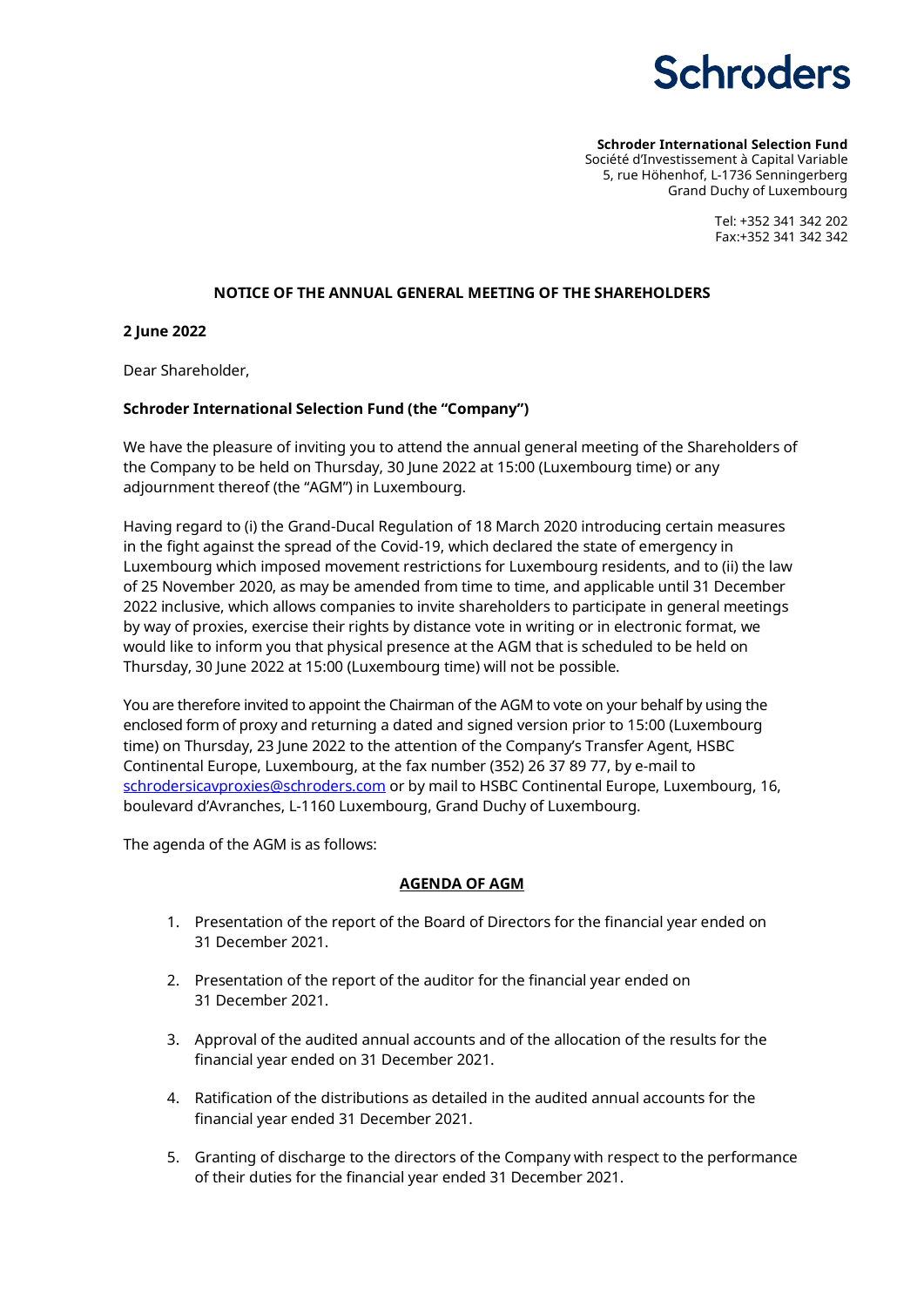- 6. Acknowledgement of the resignation as director of Achim Kuessner as at 20 September 2021.
- 7. Acknowledgement of the resignation as director of Mike Champion as at 28 February 2022.
- 8. Election of Sandra Lequime as director of the Company until the next annual general meeting of shareholders which will deliberate on the audited annual accounts for the financial year ending 31 December 2022.
- 9. Re-appointment of the following persons as directors of the Company until the next annual general meeting of shareholders which will deliberate on the audited annual accounts for the financial year ending 31 December 2022, or until their successors are appointed:
	- Mrs. Inés Carla BERGARECHE GARCIA-MIÑAUR ;
	- Mr. Eric BERTRAND;
	- Mrs. Marie-Jeanne CHEVREMONT-LORENZINI;
	- Mr. Bernard HERMAN ;
	- M. Richard MOUNTFORD;
	- Mr. Hugh MULLAN; and
	- Mr. Neil WALTON;
	- 10. Ratification and approval of the payment of the remuneration to the directors of the Company for the financial year ended 31 December 2021.
	- 11. Re-appointment of the auditor of the Company, PriceWaterhouseCoopers, to serve until the next annual general meeting of shareholders which will deliberate on the audited annual accounts for the financial year ending 31 December 2022.

#### **QUORUM AND MAJORITY**

Shareholders are advised that no quorum is required to validly deliberate on the agenda of the AGM and that the decisions will be taken at the simple majority of the validly cast votes at the AGM. Votes cast shall not include votes attaching to shares in respect of which the shareholders have not taken part in the vote or have abstained or have returned a blank or invalid vote.

#### **RECORD DATE**

The majority applicable for this AGM will be determined by reference to the shares issued and in circulation on Wednesday, 22 June 2022 (the "**Record Date**"). Each shareholder's right to be represented at the AGM and to exercise the voting rights attached to his shares will be determined by reference to the shares held by the shareholder at the Record Date.

#### **VOTING**

Each eligible shareholder is entitled to as many votes as he holds shares excluding fractional shares.

The proxy attached to this convening notice will remain valid for any reconvened, adjourned or postponed general meeting with the same agenda, unless expressly revoked.

Yours faithfully,

**The Board of Directors**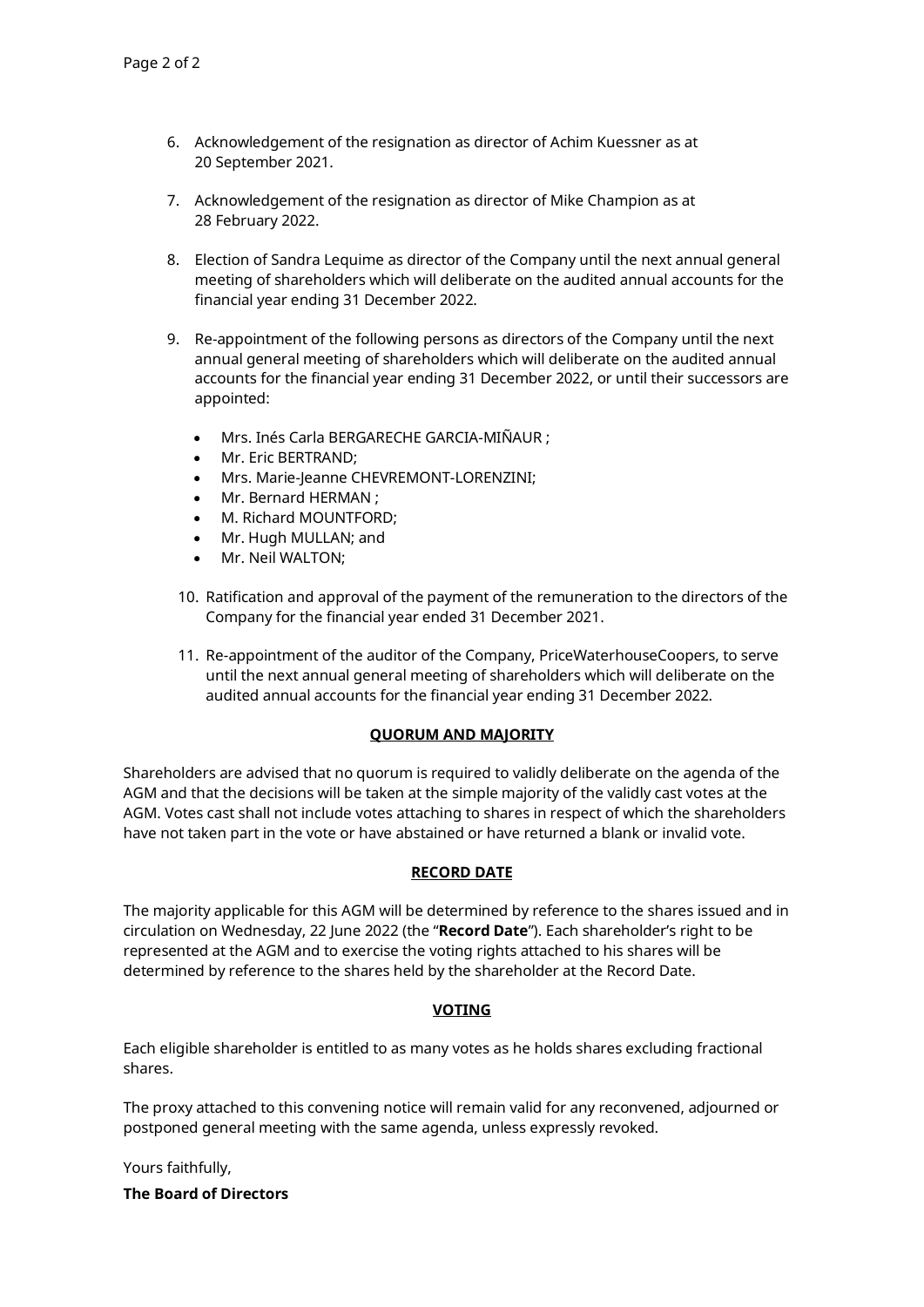#### 施羅德環球基金系列

可變資本投資有限公司 5, rue Höhenhof, L-1736 Senningerberg Grand Duchy of Luxembourg

> 電話: +352 341 342 202 傳真: +352 341 342 342

此乃重要函件,務請閣下垂閱。閣下如對本函件的內容有任何疑問,應尋找獨立專業顧問的 意見。施羅德環球基金系列的管理公司 Schroder Investment Management (Europe) S.A. 就本函件所載資料之準確性承擔全部責任,並在作出一切合理查詢後確認,盡其所知所信, 本函件並無遺漏足以令本函件的任何陳述具誤導成分的其他事實。

親愛的股東:

#### 施羅德環球基金系列 (「本公司」)年度股東大會

隨函附上本公司召開年度股東大會(「年度股東大會」)的通知和代表委任表格。

## 通知

我們特此通知所有股東在將於2022年6月30日(星期四)下午3時正(盧森堡時間)於盧森堡 舉行的年度股東大會或其任何續會上可就隨附通知(「通知」)概述之決議案進行表決。參與 年度股東大會的大多數應按照於2022年6月22日(星期三)午夜(盧森堡時間)(稱為「紀錄 日」)本公司已發行的股份數目決定。每名股東就其持有的每股股份在年度股東大會上享有一 票投票權。股東參與年度股東大會以行使其持有股份所附的投票權的權利,將按照各股東在紀 錄日持有之股份數目決定。

#### 代表委任表格

考慮到(i)2020 年 3 月 18 日 Grand-Ducal Regulation 提出若干對抗 2019 冠狀病毒病的傳播的 措施,宣布盧森堡進入緊急狀態,並對盧森堡居民實施行動限制,及(ii) 2020 年 11 月 25 日的 法律(經不時修訂,並適用至 2022 年 12 月 31 日 (包括該日)) 容許公司邀請股東透過受委 代表參與股東大會,以書面或電子形式進行遙距投票行使其權利,我們邀請閣下透過隨本通知 附上的代表委任表格,委任年度股東大會的主席代表閣下於年度股東大會上投票,已填妥的表 格必須在不遲於 2022 年 6 月 23 日(星期四)下午 5 時正(香港時間)交回本公司香港代表人 施羅德投資管理(香港)有限公司(地址為香港金鐘道 88 號太古廣場二座 33 字樓)。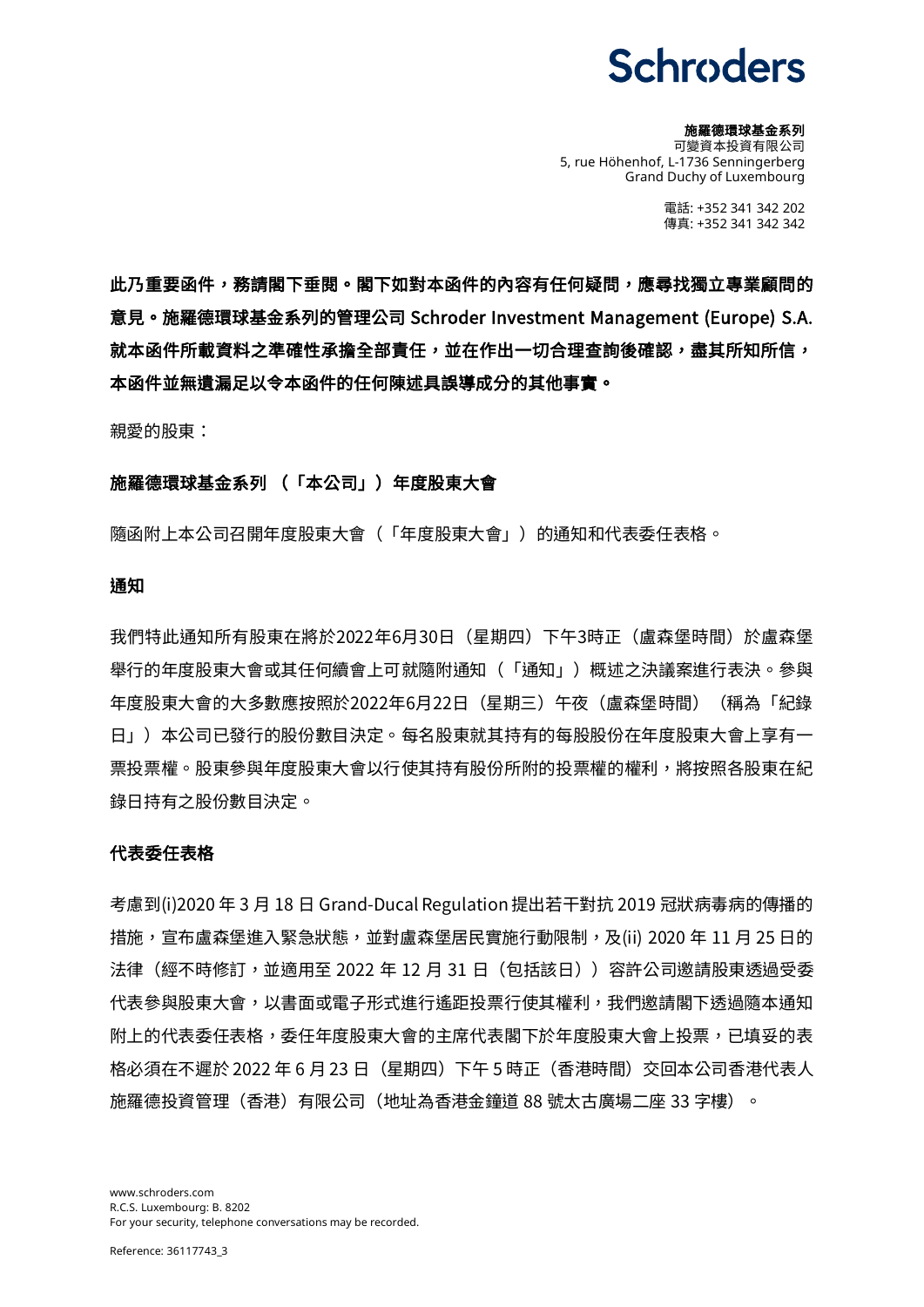## 經審計年度報告

閣下可向香港代表人免費索取本公司截至2021年12月31日止的經審計年度報告。有關報告亦 可於施羅德網[站www.schroders.com.hk瀏](http://www.schroders.com.hk/)覽。此網站未經證券及期貨事務監察委員會審閱。

## 建議

董事會認為年度股東大會通知所載的所有決議案符合股東的整體最佳利益,建議股東投票贊成 該等決議案。

閣下如需要更多資料或協助,請聯絡閣下常用的專業顧問或香港代表人(地址如上)或致雷施 羅德投資熱線電話(+852) 2869 6968或傳真至(+852) 2524 7094查詢。

#### 董事會

謹啟

2022 年 6 月 2 日

隨附:年度股東大會通知和代表委任表格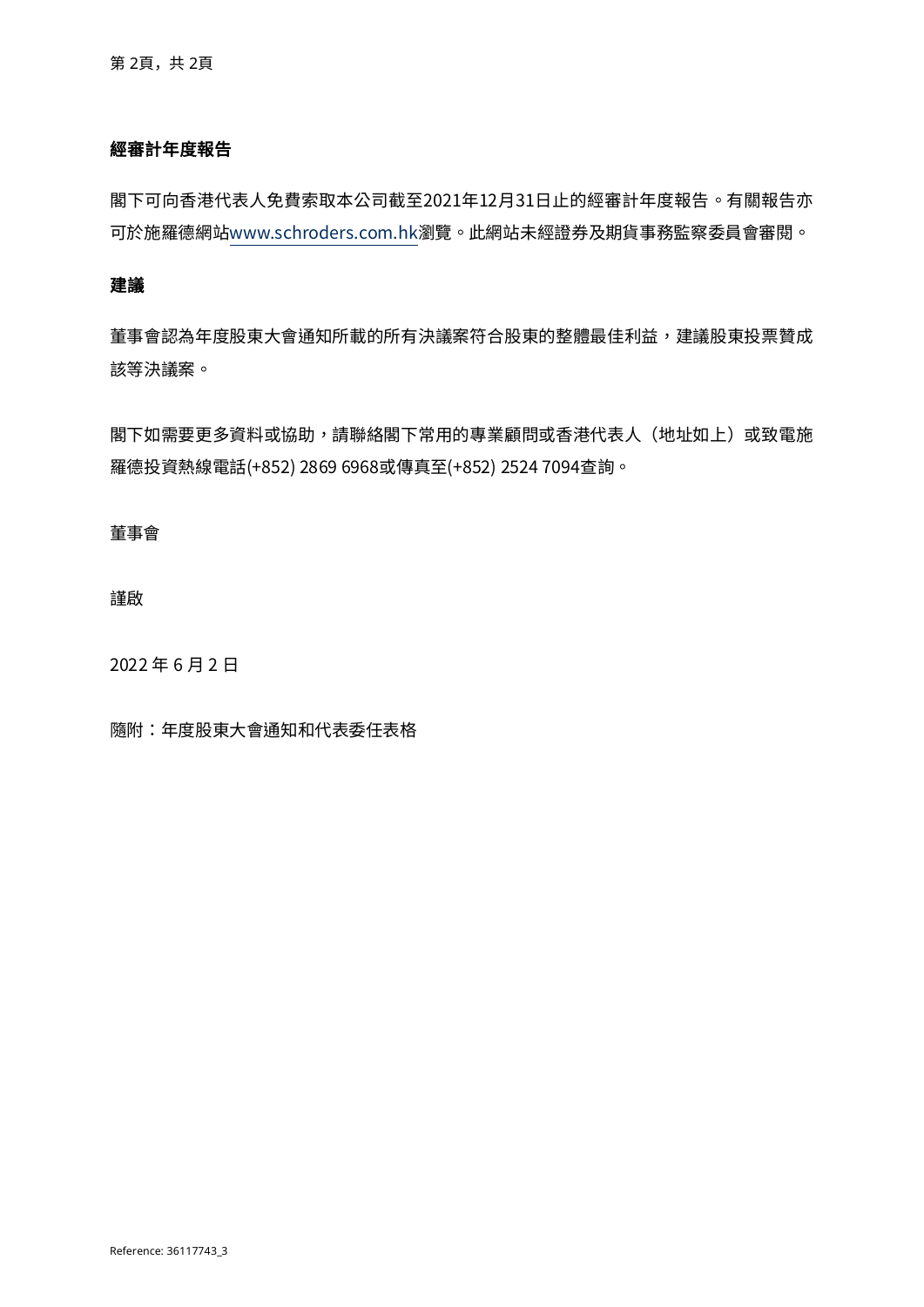

#### **Schroder International Selection Fund** Société d'Investissement à Capital Variable 5, rue Höhenhof, L-1736 Senningerberg Grand Duchy of Luxembourg

Tel: +352 341 342 202 Fax:+352 341 342 342

**IMPORTANT: This letter is important and requires your immediate attention. If you have any questions about the content of this letter, you should seek independent professional advice. Schroder Investment Management (Europe) S.A., as the Management Company to Schroder International Selection Fund, accepts full responsibility for the accuracy of the information contained in this letter and confirms, having made all reasonable enquiries, that to the best of its knowledge and belief there are no other facts the omission of which would make any statement misleading.**

## **NOTICE OF THE ANNUAL GENERAL MEETING OF THE SHAREHOLDERS**

## **2 June 2022**

Dear Shareholder,

## **Schroder International Selection Fund (the "Company")**

We have the pleasure of inviting you to attend the annual general meeting of the Shareholders of the Company to be held on Thursday, 30 June 2022 at 15:00 (Luxembourg time) or any adjournment thereof (the "AGM") in Luxembourg.

Having regard to (i) the Grand-Ducal Regulation of 18 March 2020 introducing certain measures in the fight against the spread of the Covid-19, which declared the state of emergency in Luxembourg which imposed movement restrictions for Luxembourg residents, and to (ii) the law of 25 November 2020, as may be amended from time to time, and applicable until 31 December 2022 inclusive, which allows companies to invite shareholders to participate in general meetings by way of proxies, exercise their rights by distance vote in writing or in electronic format, we would like to inform you that physical presence at the AGM that is scheduled to be held on Thursday, 30 June 2022 at 15:00 (Luxembourg time) will not be possible.

You are therefore invited to appoint the Chairman of the AGM to vote on your behalf by using the enclosed form of proxy and returning a dated and signed version prior to 17:00 (Hong Kong time) on Thursday, 23 June 2022 to the attention of the Company's Hong Kong Representative, Schroder Investment Management (Hong Kong) Limited, Level 33, Two Pacific Place, 88 Queensway, Hong Kong.

The agenda of the AGM is as follows:

## **AGENDA OF AGM**

- 1. Presentation of the report of the Board of Directors for the financial year ended on 31 December 2021.
- 2. Presentation of the report of the auditor for the financial year ended on 31 December 2021.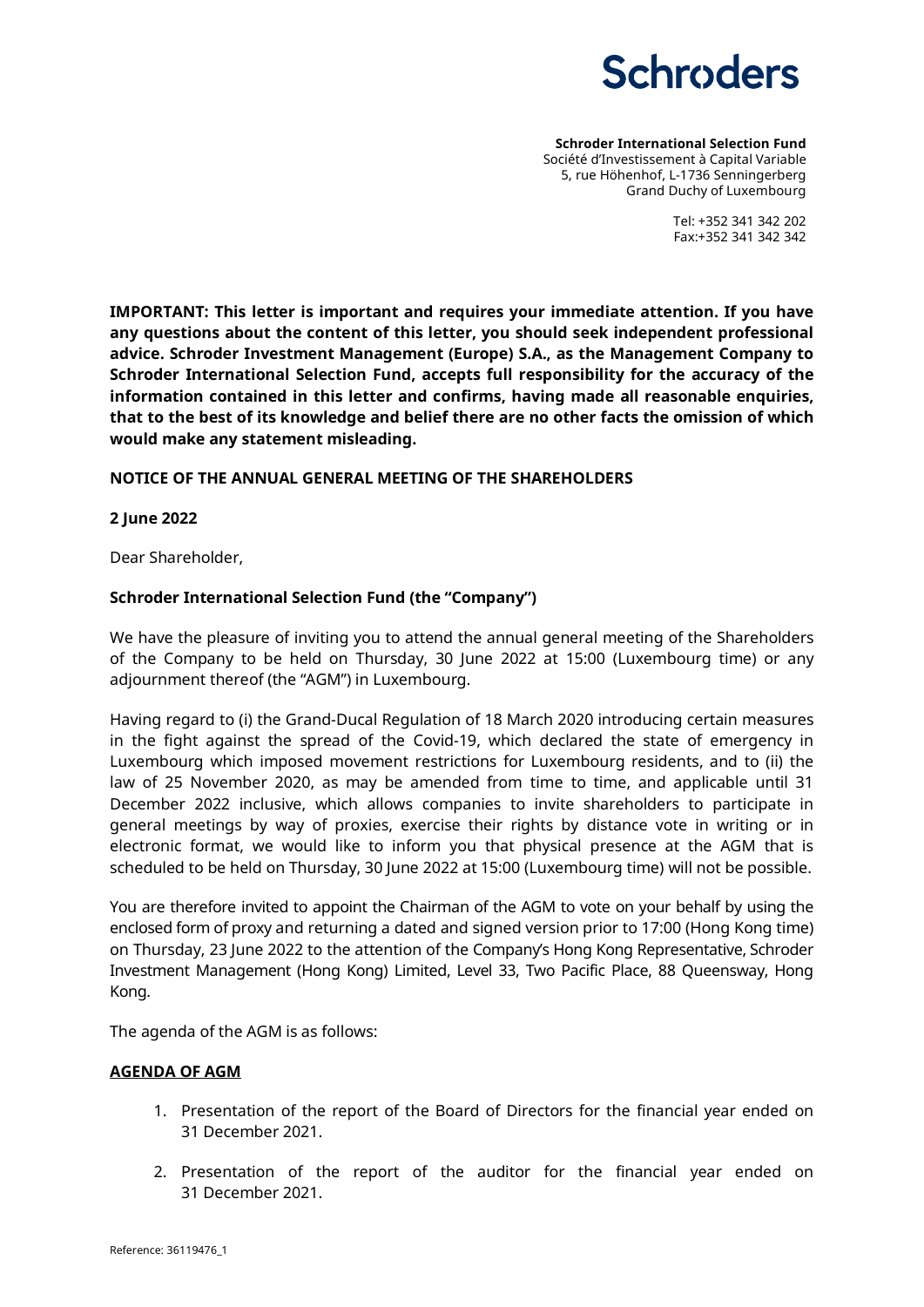- 3. Approval of the audited annual accounts and of the allocation of the results for the financial year ended on 31 December 2021.
- 4. Ratification of the distributions as detailed in the audited annual accounts for the financial year ended 31 December 2021.
- 5. Granting of discharge to the directors of the Company with respect to the performance of their duties for the financial year ended 31 December 2021.
- 6. Acknowledgement of the resignation as director of Achim Kuessner as at 20 September 2021.
- 7. Acknowledgement of the resignation as director of Mike Champion as at 28 February 2022.
- 8. Election of Sandra Lequime as director of the Company until the next annual general meeting of shareholders which will deliberate on the audited annual accounts for the financial year ending 31 December 2022.
- 9. Re-appointment of the following persons as directors of the Company until the next annual general meeting of shareholders which will deliberate on the audited annual accounts for the financial year ending 31 December 2022, or until their successors are appointed:
	- Mrs. Inés Carla BERGARECHE GARCIA-MIÑAUR;
	- Mr. Eric BERTRAND;
	- Mrs. Marie-Jeanne CHEVREMONT-LORENZINI;
	- Mr. Bernard HERMAN;
	- Mr. Richard MOUNTFORD;
	- Mr. Hugh MULLAN; and
	- Mr. Neil WALTON.
	- 10. Ratification and approval of the payment of the remuneration to the directors of the Company for the financial year ended 31 December 2021.
	- 11. Re-appointment of the auditor of the Company, PriceWaterhouseCoopers, to serve until the next annual general meeting of shareholders which will deliberate on the audited annual accounts for the financial year ending 31 December 2022.

## **QUORUM AND MAJORITY**

Shareholders are advised that no quorum is required to validly deliberate on the agenda of the AGM and that the decisions will be taken at the simple majority of the validly cast votes at the AGM. Votes cast shall not include votes attaching to shares in respect of which the shareholders have not taken part in the vote or have abstained or have returned a blank or invalid vote.

## **RECORD DATE**

The majority applicable for this AGM will be determined by reference to the shares issued and outstanding at midnight (Luxembourg time) on Wednesday, 22 June 2022 (the "**Record Date**"). Each shareholder's right to be represented at the AGM and to exercise the voting rights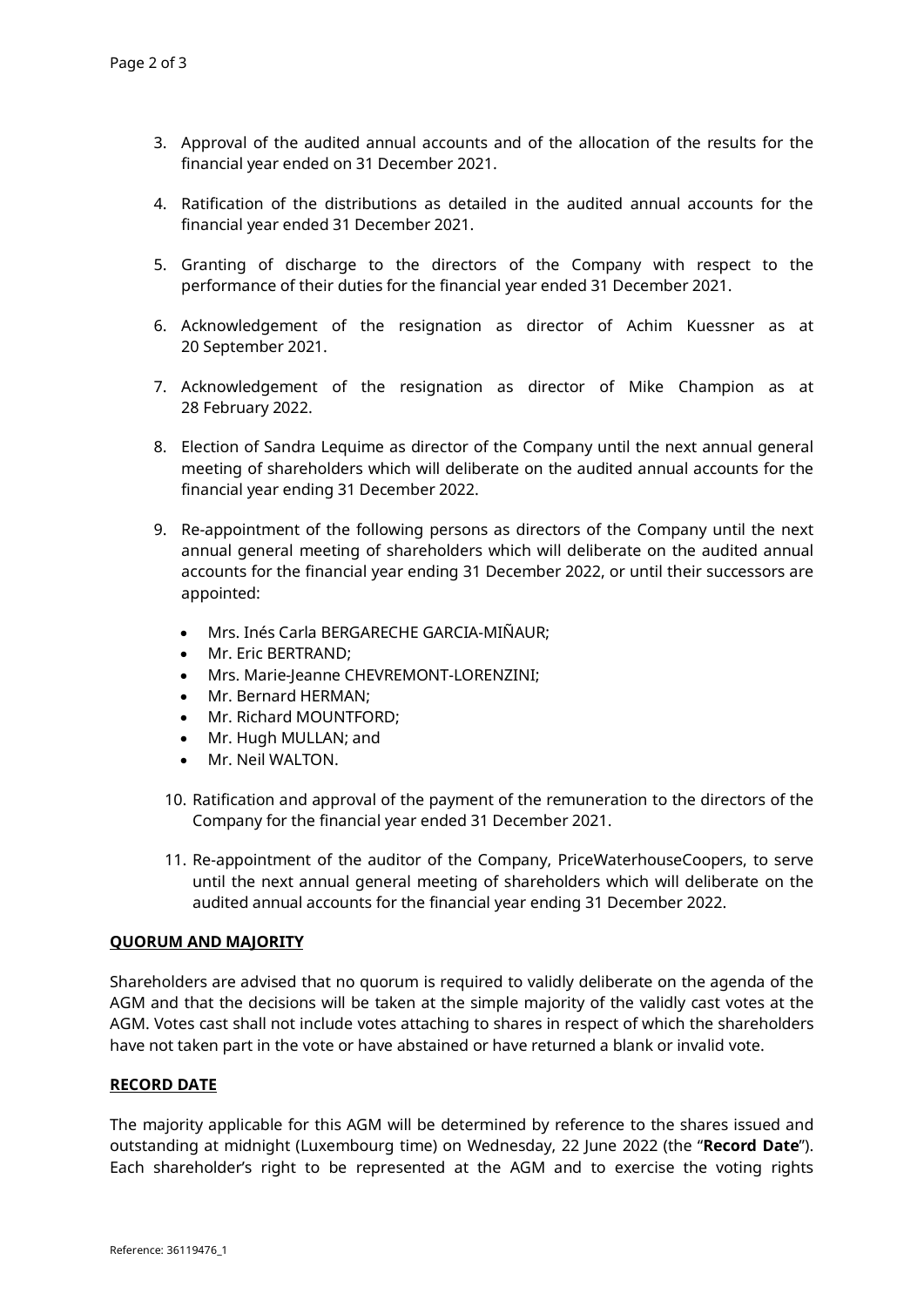attached to his shares will be determined by reference to the shares held by the shareholder at the Record Date.

## **VOTING**

Each eligible shareholder is entitled to as many votes as he holds shares excluding fractional shares.

The proxy attached to this convening notice will remain valid for any reconvened, adjourned or postponed general meeting with the same agenda, unless expressly revoked.

YOURS FAITHFULLY,

THE BOARD OF DIRECTORS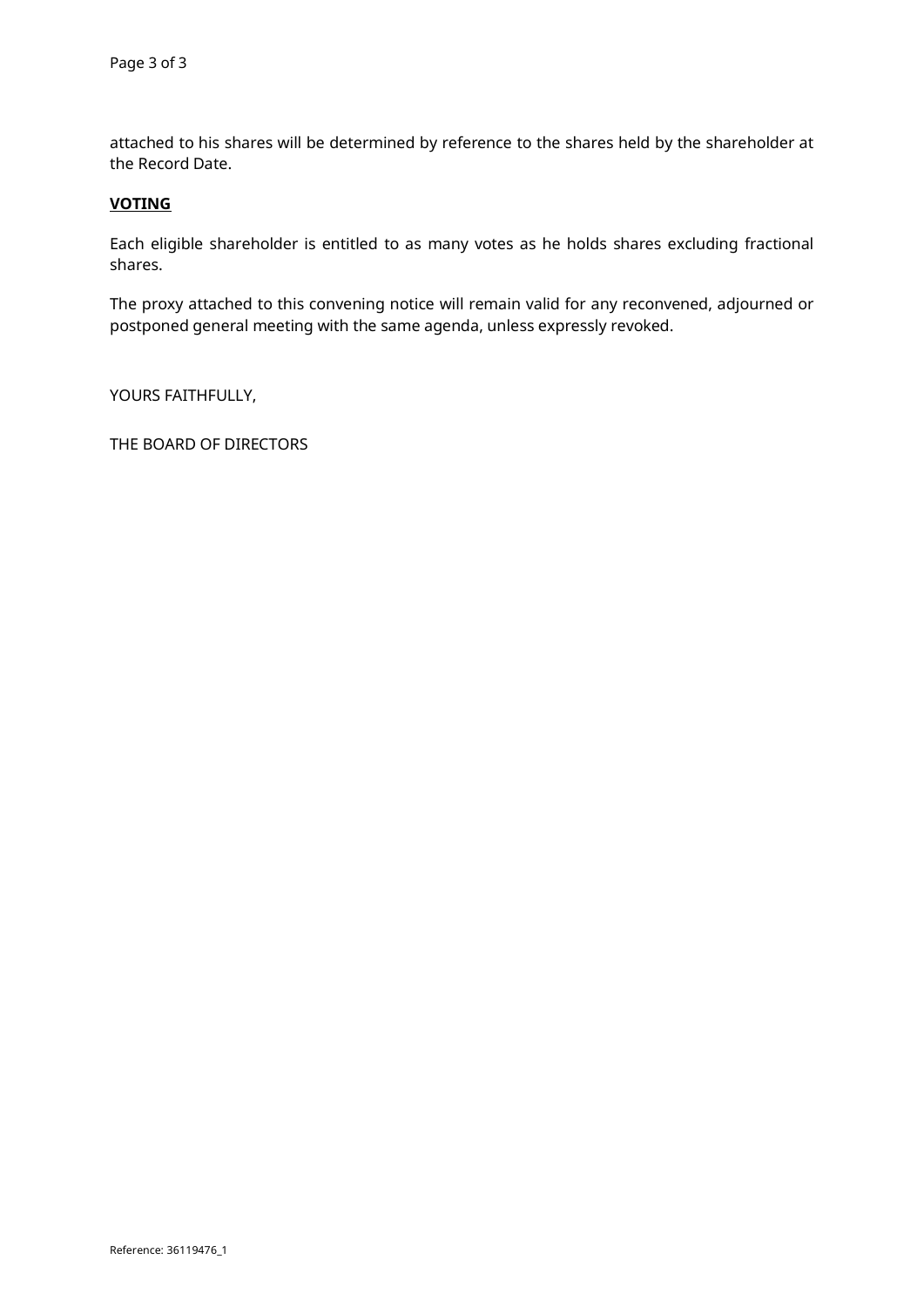#### 施羅德環球基金系列

可變資本投資有限公司 5, rue Höhenhof, L-1736 Senningerberg Grand Duchy of Luxembourg

> 電話: +352 341 342 202 傳真: +352 341 342 342

此乃重要函件,務請閣下垂閱。閣下如對本函件的內容有任何疑問,應尋找獨立專業顧問的 意見。施羅德環球基金系列的管理公司 Schroder Investment Management (Europe) S.A. 就本函件所載資料之準確性承擔全部責任,並在作出一切合理查詢後確認,盡其所知所信, 本函件並無遺漏足以令本函件的任何陳述具誤導成分的其他事實。

#### 年度股東大會通知

親愛的股東:

#### 施羅德環球基金系列(「本公司」)

我們欣然邀請閣下出席本公司於 2022 年 6 月 30 日(星期四)下午 3 時正(盧森堡時間)在盧 森堡舉行的年度股東大會或其任何續會(「年度股東大會」)。

考慮到(i) 2020 年 3 月 18 日 Grand-Ducal Regulation 提出若干對抗 2019 冠狀病毒病的傳播 的措施,宣布盧森堡進入緊急狀態,並對盧森堡居民實施行動限制,及(ii) 2020 年 11 月 25 日 的法律(經不時修訂,並適用至 2022 年 12 月 31 日 (包括該日)) 容許公司邀請股東透過受 委代表參與股東大會,以書面或電子形式進行遙距投票行使其權利,我們特此通知閣下,閣下 將不可親身出席預定於 2022 年 6 月 30 日(星期四)下午 3 時正(盧森堡時間)舉行的年度股 東大會。

我們因此邀請閣下透過隨本通知附上的代表委任表格,委任年度股東大會的主席代表閣下於年 度股東大會上投票,並在 2022 年 6 月 23 日(星期四)下午 5 時正(香港時間)前將註有日期 及已簽署的代表委任表格交回本公司香港代表人施羅德投資管理(香港)有限公司(地址為香 港金鐘道 88 號太古廣場二座 33 字樓)。

年度股東大會的議程如下:

## 年度股東大會議程

1. 表呈截至2021年12月31日止的財政年度的董事會報告。

2. 表呈截至2021年12月31日止的財政年度的核數師報告。

www.schroders.com R.C.S. Luxembourg: B. 8202 For your security, telephone conversations may be recorded.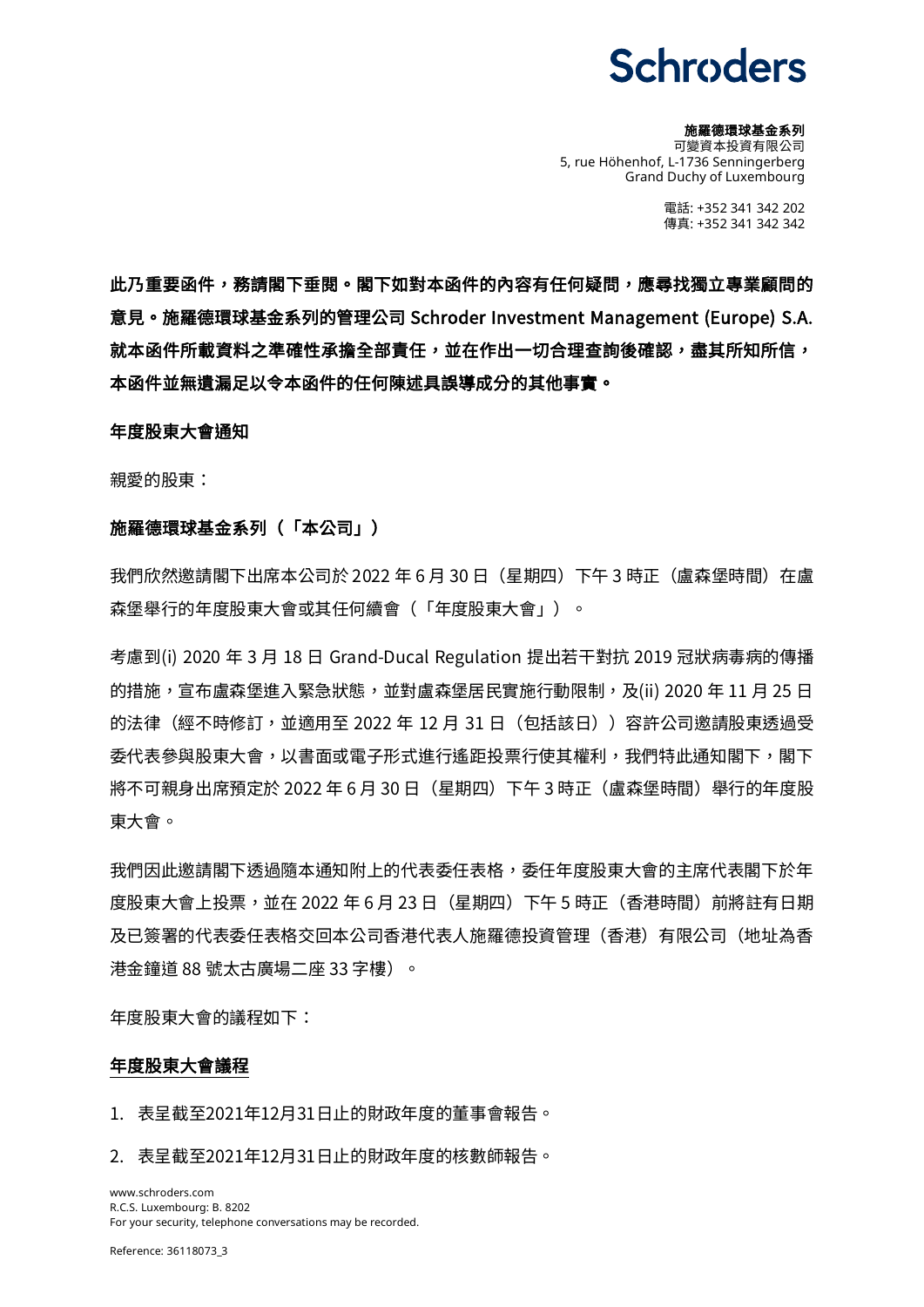- 3. 批准截至2021年12月31日止的財政年度的經審計年度帳目及業績分配。
- 4. 追認截至2021年12月31日止的財政年度的經審計年度帳目內詳述的派息。
- 5. 同意本公司各董事已履行其截至2021年12月31日止的財政年度的職務。
- 6. 確認Achim Kuessner於2021年9月20日辭任董事。
- 7. 確認 Mike Champion 於 2022 年 2 月 28 日辭任董事。
- 8. 甄選 Sandra Lequime 為本公司董事,直至下屆年度股東大會(該大會將商議截至 2022 年 12月 31日止的財政年度的經審計年度帳目)為止。
- 9. 重新任命以下人士為本公司董事,直至下屆年度股東大會(該大會將商議截至2022年 12月31日止的財政年度的經審計年度帳目)或直至其繼任董事獲任命為止:
	- Inés Carla BERGARECHE GARCIA-MIÑAUR 夫人;
	- Eric BERTRAND 先生;
	- Marie-Jeanne CHEVREMONT-LORENZINI 夫人;
	- Bernard HERMAN 先生;
	- Richard MOUNTFORD 先生;
	- Hugh MULLAN 先生;及
	- Neil WALTON 先生。
- 10. 追認及批准向本公司董事支付截至2021年12月31日止的財政年度的報酬。
- 11. 重新任命PriceWaterhouseCoopers擔任本公司的核數師, 直至下屆年度股東大會(該大 會將商議截至2022年12月31日止的財政年度的經審計年度帳目)為止。

## 法定人數及大多數

敬請股東注意,年度股東大會無須達到法定人數亦可有效商議年度股東大會的議程,通過決議 案將取決於年度股東大會上過半數的有效投票。投票不包括股東持有股份所附而股東沒有參與 的投票或已棄權或已交還的空白或無效的票。

## 紀錄日

適用於此年度股東大會的大多數將以於2022年6月22(星期三)(「紀錄日」)午夜(盧森堡 時間)已發行的股份數目決定。各股東參與年度股東大會的權利及行使其持有股份所附的投票 權將按照各股東於紀錄日持有之股份數目決定。